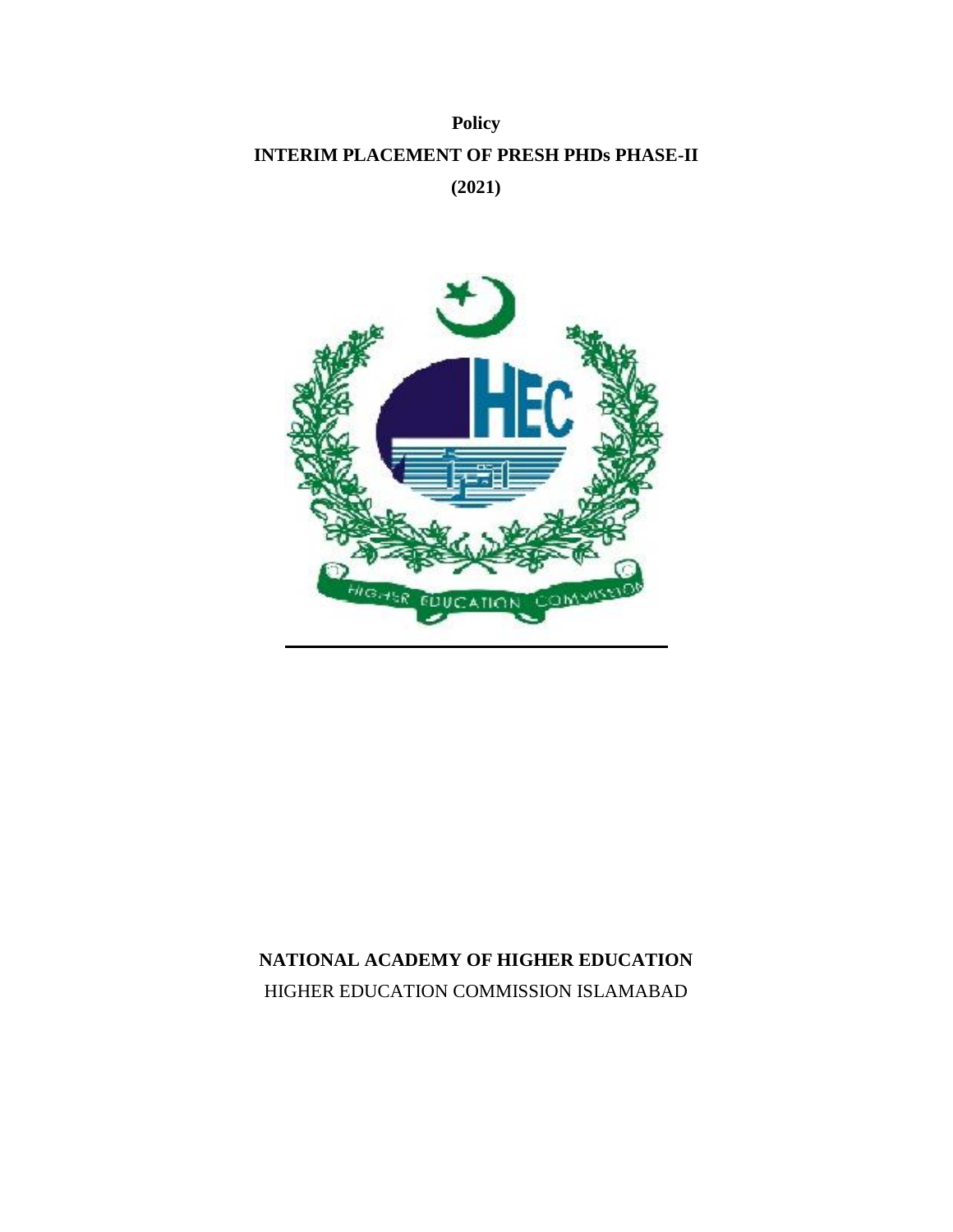- 1. **Short Title:** This program will be called "Interim Placement of Fresh PhDs (IPFP), Phase-II*"*.
- 2. **Background:** The IPFP was established in 2009, and last revised in 2019. The core objective of the program is to assist fresh PhD graduates in acquiring the competencies and professional characteristics required for effective teaching and research and ultimately for success in the academic profession.
- 3. **Objectives**: The Fellowship program has four inter-related objectives:
	- a. *Opportunity for Fresh PhDs*: the primary objectives is to create an opportunity for fresh PhDs to obtain academic experience and mentorship, for one year, in public universities, prior to their formal entry into the academic job market. Selection as an IPFP Fellow bestows an entitlement to compete for a research grant under the SRGP (Startup Research Grant Program) administered by the HEC Research Wing.
	- b. *Opportunity for Universities*: A related objective is to support universities in their recruitment processes, by enabling them both to introduce their campuses to emerging scholars and reducing their eventual search costs. Subject to availability of vacant positions at the department of placement of the IPFP Fellow, host institutions are encouraged to advertise regular faculty positions during the term of the Fellowship in order to provide an opportunity to the IPFP Fellows. IPFP Fellows will be eligible to apply and compete for regular faculty positions on merit as per the recruitment rules of Host Institution.
	- c. *Gap Assessment and Feedback*: Third, the Fellowship is preceded by a gap assessment exercise both to identify optimal capacity building investments, and to provide feedback to universities on the strengths and weaknesses of their PhD programs.
	- d. *Capacity Building*: Finally, the Fellowship includes an intensive capacity building program designed to equip the Fellows with skills required to become effective teachers, researchers, or university administrators, and thus enhance the probability of future success in academic life.
- 4. **Position Title**: The selected candidates will carry the title of IPFP Fellow throughout the period of their Fellowship i.e., NFDP and subsequent placements.
- 5. **Equivalence**: IPFP Fellowship would be counted as part of professional experience, and treated as equivalent to a postdoctoral fellowship.
- 6. **Remuneration and Benefits**: In line with international practice, the remuneration of the IPFP Fellow is fixed between the salary of regular faculty members (Assistant Professors) and the stipend provided to graduate students.
	- a. *Amount*: For IPFP Phase-II, the remuneration is fixed at PKR 100,000 per month for the duration of the placement. In future years, it will be adjusted from time to time based on cost of living increases.
	- b. *Additional Benefits*: The program will facilitate the participation of incumbents in voluntary benefit schemes that would be transferable to regular academic positions, including a voluntary pension scheme (VPS) and a voluntary health insurance scheme.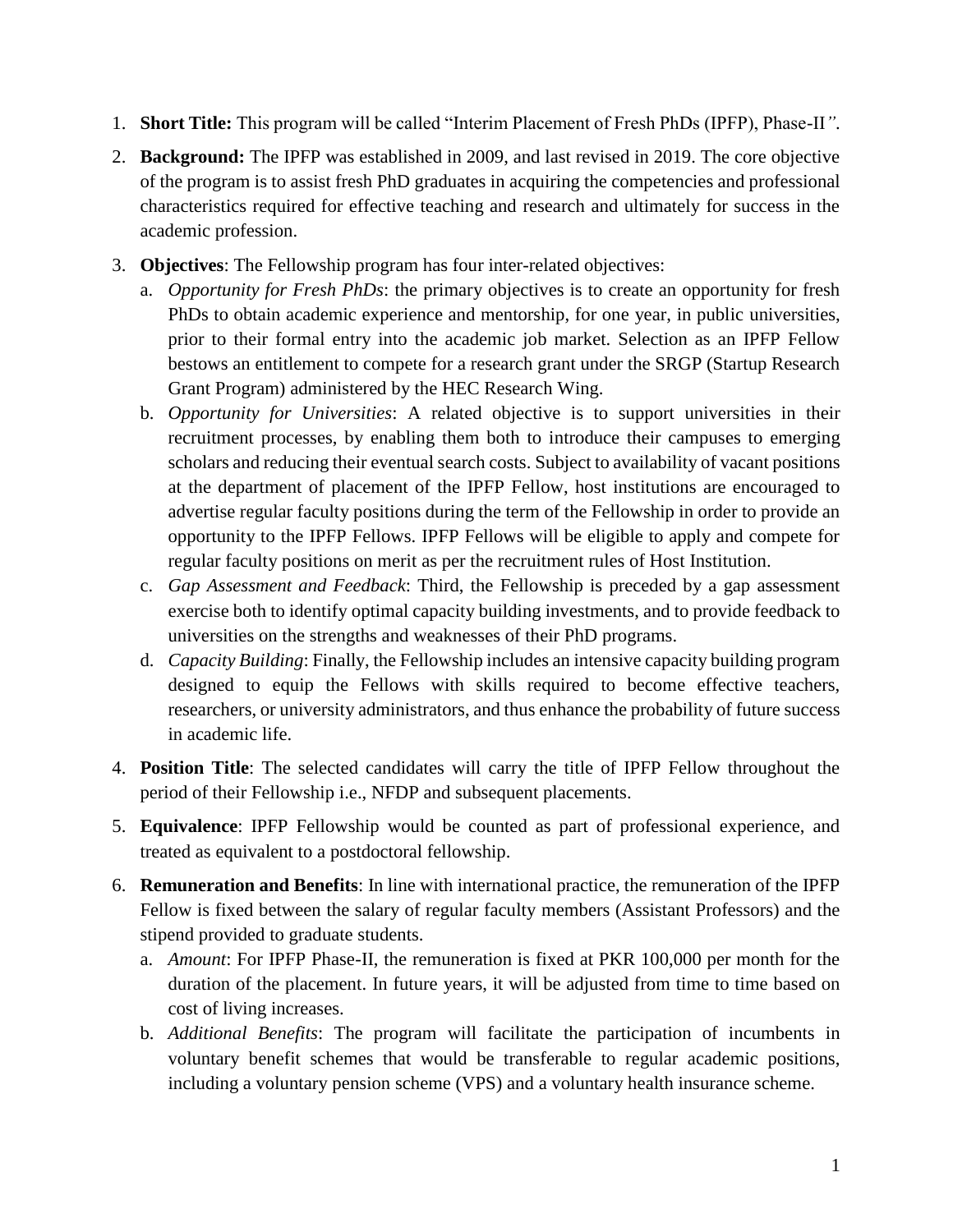- 7. **Scope of Work**: Universities may assign a teaching load of up to one full course per semester to IPFP Fellows. The remaining time will be allocated to research and professional development.
- 8. **Host Institutions**: IPFP Fellows may be placed in public sector HEIs and federal or provincial government post-graduate colleges or public sector R&D organizations
- 9. **Eligibility criteria**: Individuals who fulfil the following conditions may apply for selection as IPFP Fellows:
	- a. Pakistani/AJK nationality.
	- b. Age at the time of applying should not be over 40 years.
	- c. Holder of a PhD degree from a HEC-recognized university (Pakistani or foreign) completed within the two years preceding the advertisement. Scanned copies of HECattested PhD degrees, and/or an equivalence certificate issued by the HEC Equivalence Cell must be uploaded together with the application.
	- d. Should have published at least two research publications in HEC-recognized journals or indexed journals.
	- e. Individuals holding regular faculty positions are not eligible. However, those holding irregular or contract positions (or other sub-optimal jobs) in universities or elsewhere may apply, and if selected, will have to resign and submit a clearance certificate from their previous employer. Exceptions are non-gazetted employees (i.e., below BPS 17), who wish to retain their lien.
- 10. **Submission of Application:** All submissions will be online on the HEC Careers Portal (careers.hec.gov.pk), and should include the following information and supporting documents (which should also be uploaded directly to the careers portal):
	- i. Curriculum vitae on the standard format, including:
		- (1) A Statement of Purpose (of no more than 150 words),
		- (2) A list of publications (*online link to the publications is mandatory*), and
		- (3) Abstract of PhD dissertation.
	- ii. Scanned copies of the following:
		- (1) PhD degree
		- (2) Other degrees or certificates
		- (3) CNIC
	- iii. Three letters of reference, including one from the PhD supervisor. Applicants who obtained their PhD from another country must submit at least one letter of reference from an international referee.
	- iv. HEC scholars must submit an NOC from the HEC scholarship section.
	- v. Selection of Test Centre
- 11. **Procedure for Selection and Placement:** The following are the key steps in the process of selection and placement of IPFP Fellows:
	- a. Submission of complete application on the HEC portal.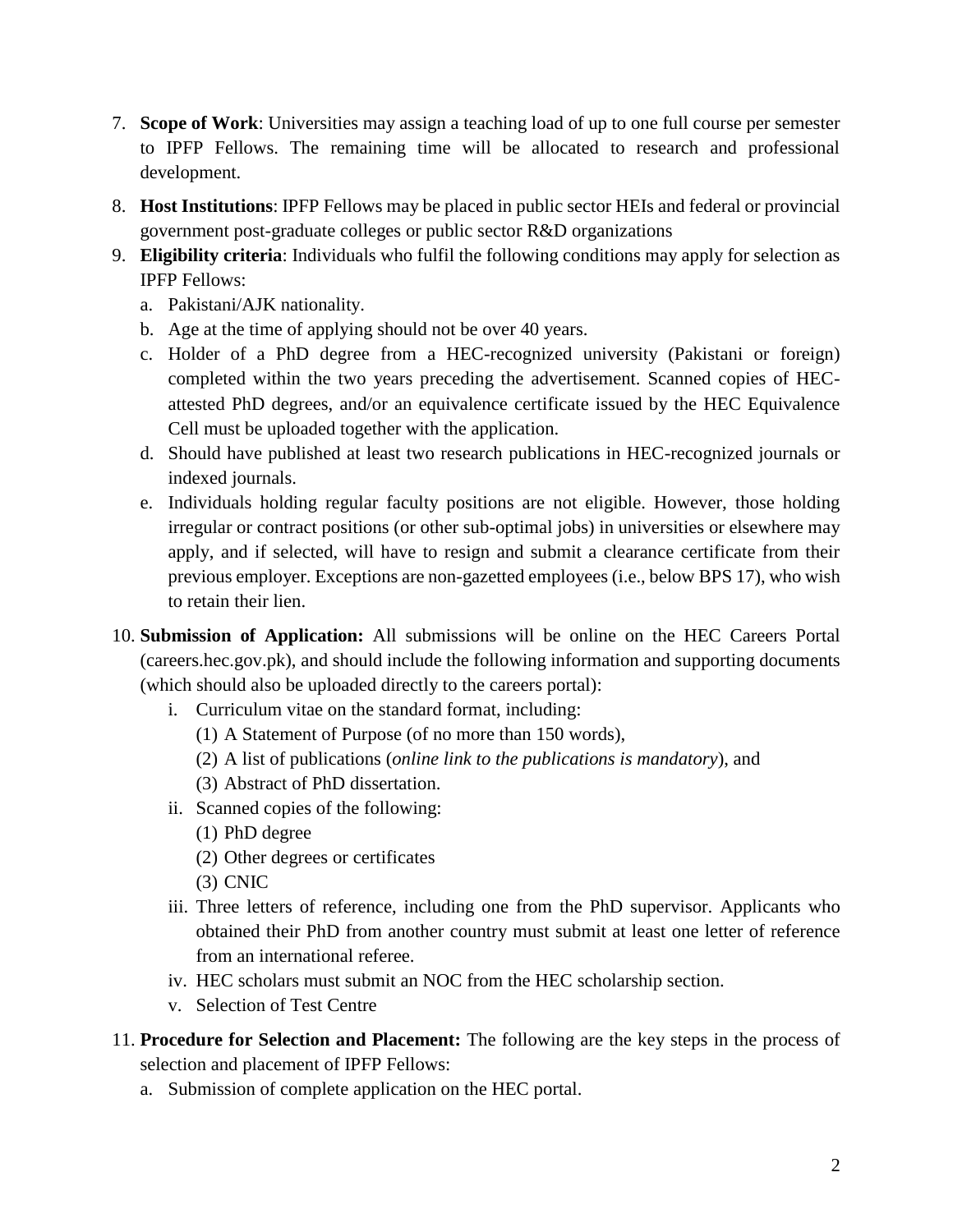- b. Preliminary scrutiny of the applications to ensure conformity with the eligibility criteria.
- c. Pre-assessment test for eligible applicants.
- d. Declaration of pre-assessment result on HEC/NAHE website
- e. Participation in a four-week training program, the National Faculty Development Program (NFDP), organized by NAHE (National Academy of Higher Education) for top 350 applicants who achieve a minimum score i.e. 50% in the pre-assessment test.
- f. Announcement of the list of successful graduates of the NFDP.
- g. Circulation of the list of successful NFDP graduates to all public sector universities and HEIs, post-graduate colleges of federal government, AJK government, and provincial governments and public sector R&D organizations.
- h. IPFP Fellows will be facilitated placement at a host institution within Six months of completion of their NFDP training program, after which they will not be eligible for placement.
- 12. **Capacity Building**: Only top 350 shortlisted applicants will undergo training in an integrated capacity building program, with the following components:
	- a. *NFDP*: a four-week training workshop at NAHE prior to placement.
	- b. *Continuous Professional Development (CPD)*: undertaking regular online activities recommended by NAHE during the period of the Fellowship.
	- c. *Mentorship*: Assignment of a faculty mentor at the host university for guidance on major career-related issues. The mentors may also assist the Fellow through network development activities, e.g., interactions throughout the year with relevant private and public sector institutions, participating in job fairs.
	- d. *Assistant Mentors/Junior Instructorship:* Top performing IPFP Fellows from each cohort will be trained and engaged to work as Assistant Mentors/Junior Instructors for succeeding batches of NFDP. This will expand the pool of indigenous trained resources trained by eminent National/International trainers. Honorarium of these fellows will be fixed to maximum of Rs. 100,000 /- per four week course.
- 13. **Placement:** IPFP Fellows will be encouraged to follow up on the information circulated by NAHE, and get in touch with public sector HEIs and public sector post-graduate colleges or public sector R&D organizations to identify potential host institutions.
	- a. Once the consent is received from a potential host institution, NAHE will issue placement offers to IPFP Fellows.
	- b. IPFP Fellows will join the host institution within one month failing which placement offer will stand cancelled automatically.
	- c. As soon as HEC receives the joining report in original, it will process payment of monthly honorarium.
	- d. IPFP Fellows may not change their host institution without permission from the HEC as well as both host institutions.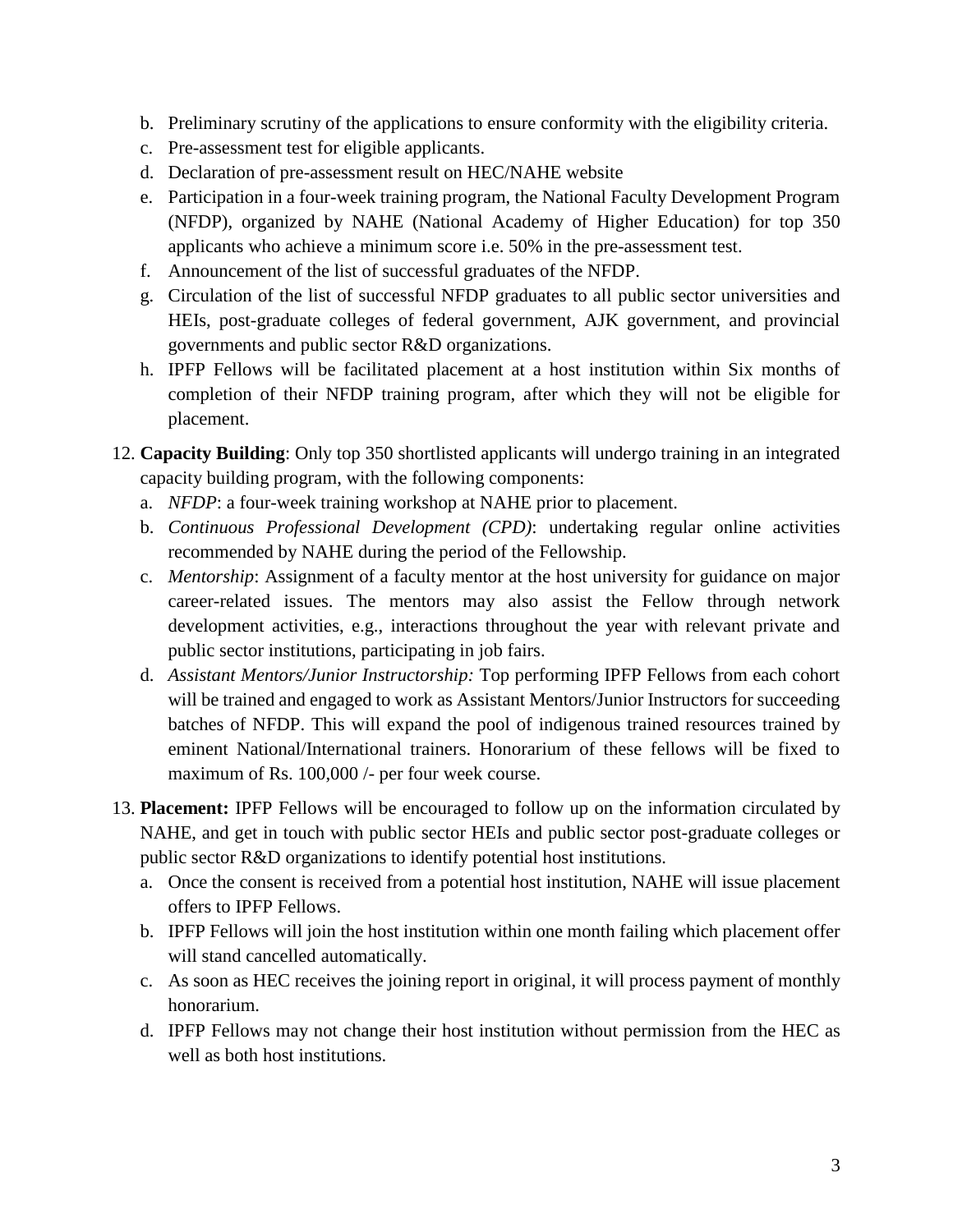- e. **Validity Period for Placement at Host Institution:** IPFP Fellows will be facilitated placement at a host institution within Six months of completion of their NFDP training program, after which they will not be eligible for placement.
- 14. **Duration of IPFP Assignment**: The duration of IPFP placement will be one year from the date of joining. The host institution may extend the affiliation as per their recruitment rules without any financial liability on part of HEC.
	- a. IPFP Fellows may avail paid leave during the program as per leave rules of the host institution, with the approval of Host Institution under intimation to HEC. However, paid period cannot be extended beyond one year.
	- b. In case of emergency e.g., family leave or illness, the IPFP Fellow may obtain leave without pay, upon the recommendation of the faculty supervisor. Such leave will not be treated as part of the regular assignment period. However, the total paid period will remain the same i.e., one year.
- 15. **Responsibilities of HEC**: HEC will pay a fixed honorarium, currently fixed at PKR 100,000 per month for a period of 12 months from the date of joining to IPFP Fellows. The honorarium amount will be released in two tranches in favour of the head of the host institutions; the first tranche will be paid in advance for six month. The second tranche, covering the remaining six months, will be released upon receipt of satisfactory performance report from the host institution. The funds for the program will be provided from HEC's recurring budget head, "IPFP program".
	- a. In addition, IPFP Fellows are eligible to compete for a Start Up Research Grant Program (SRGP) from the Research Wing of HEC.
- 16. **Responsibilities of IPFP Fellows:** The responsibilities of IPFP Fellows include, but are not limited to teaching undergraduate as well as graduate courses as assigned by the academic department concerned at the host institution. The teaching load should be less than that of fulltime faculty members in order to allow them to sustain their research momentum. Currently, the expected teaching load is fixed at one course per semester.
	- a. *Contribution to Host Institution*: More generally, IPFP Fellows are expected to contribute actively to the academic mission of the university, in all three traditional areas, i.e., teaching, research, and service to the institution, and make meaningful contribution to the academic life of the host institution, including through participation in conferences, seminars, or workshops.
	- b. *Research*: IPFP Fellows are expected to be active researchers and submit their work for publication in academic journal articles or in the form of occasional papers, monographs, book chapters, or books, at a pace consistent with future tenure requirements.
	- c. *Research Record*: IPFP Fellows are expected to maintain a research log (e.g., a laboratory notebook and/or other comparable research records), which will remain the property of the host institution upon the termination of the Fellowship. The records should provide evidence of adherence to the research standards of the host institution, including, e.g.,